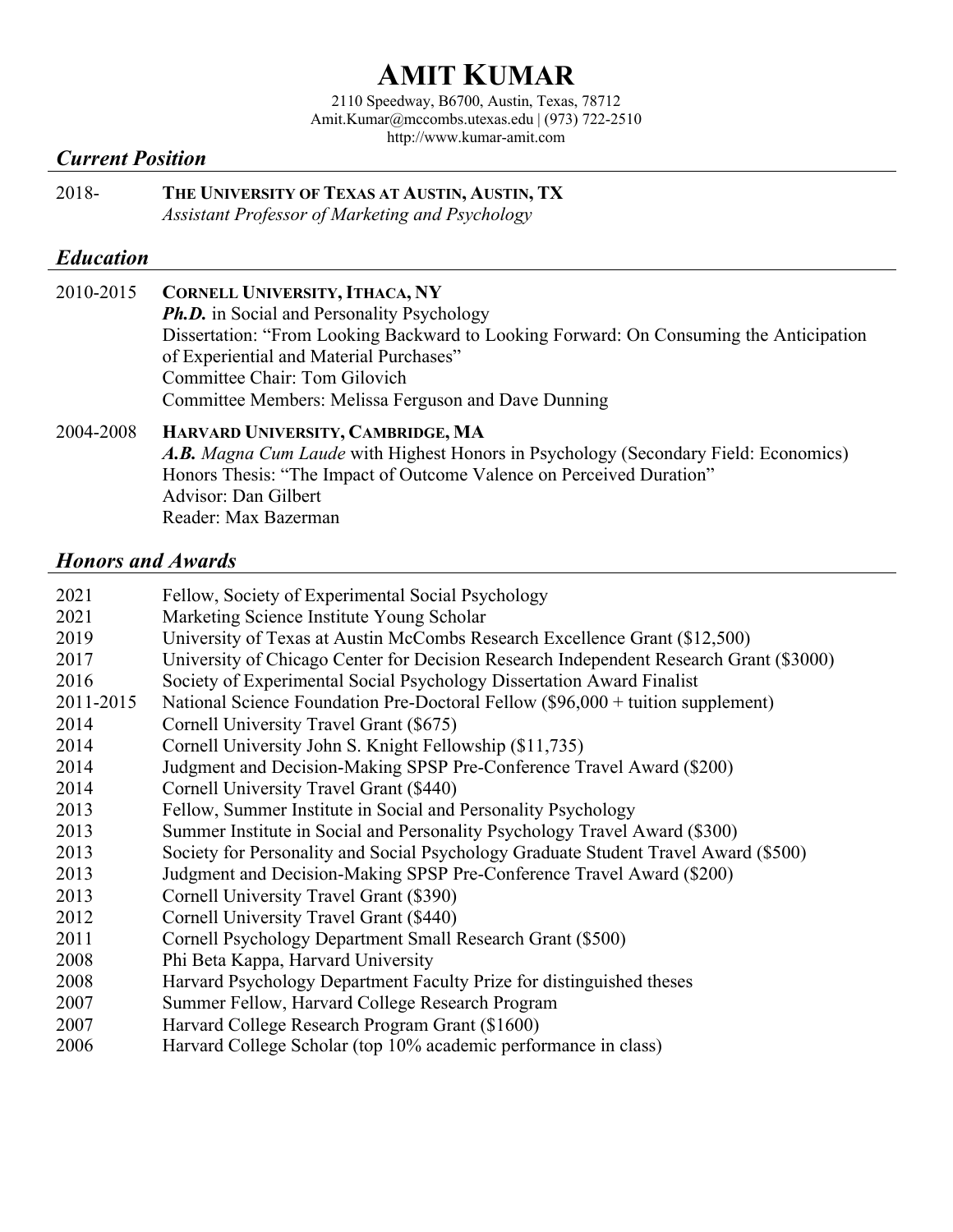## *Previous Employment*

| 2015-2018 | The University of Chicago Booth School of Business, Chicago, IL<br><b>Center for Decision Research</b><br><b>Postdoctoral Research Fellow</b> |
|-----------|-----------------------------------------------------------------------------------------------------------------------------------------------|
| 2008-2010 | NERA Economic Consulting, New York, NY<br>Securities and Finance Division<br>Research Associate (2008-2009), Associate Analyst (2009-2010)    |
| 2007      | Harvard Business School, Boston, MA<br>Research Associate<br>Advisors: Mike Norton and Carey Morewedge                                        |
| 2005-2007 | Harvard Psychology Department, Cambridge, MA<br>Research Assistant<br>Advisors: Dan Gilbert and Max Bazerman                                  |
| 2006      | Dexia Credit Local, NY Branch, New York, NY<br>Legal and Tax Division<br>Treasury and Financial Markets Division<br>Intern                    |
| 2005      | Columbia Business School, New York, NY<br>Research Assistant<br>Advisors: Sheena Iyengar and Michael Morris                                   |
| 2004      | Random House Publishing, Inc., New York, NY<br>Intern                                                                                         |

## *Publications*

Kumar, A. (in press). The unmatchable brightness of doing: Experiential consumption facilitates greater satisfaction than spending on material possessions. *Current Opinion in Psychology*.

Kardas, M., Kumar, A., & Epley, N. (2022). Overly shallow? Miscalibrated expectations create a barrier to deeper conversation. *Journal of Personality and Social Psychology, 122(3)*, 367-398.

Kumar, A. (2022). Some things aren't better left unsaid: Interpersonal barriers to gratitude expression and prosocial engagement. *Current Opinion in Psychology, 43*, 156-160.

Kumar, A. & Epley, N. (2021). It's surprisingly nice to hear you: Misunderstanding the impact of communication media can lead to suboptimal choices of how to connect with others. *Journal of Experimental Psychology: General, 150(3)*, 595-607.

Kumar, A. & Epley, N. (2020). Type less, talk more. *Harvard Business Review*.

Kumar, A., Killingsworth, M.A., & Gilovich, T. (2020). Spending on doing promotes more moment-to-moment happiness than spending on having. *Journal of Experimental Social Psychology, 88*, 103971.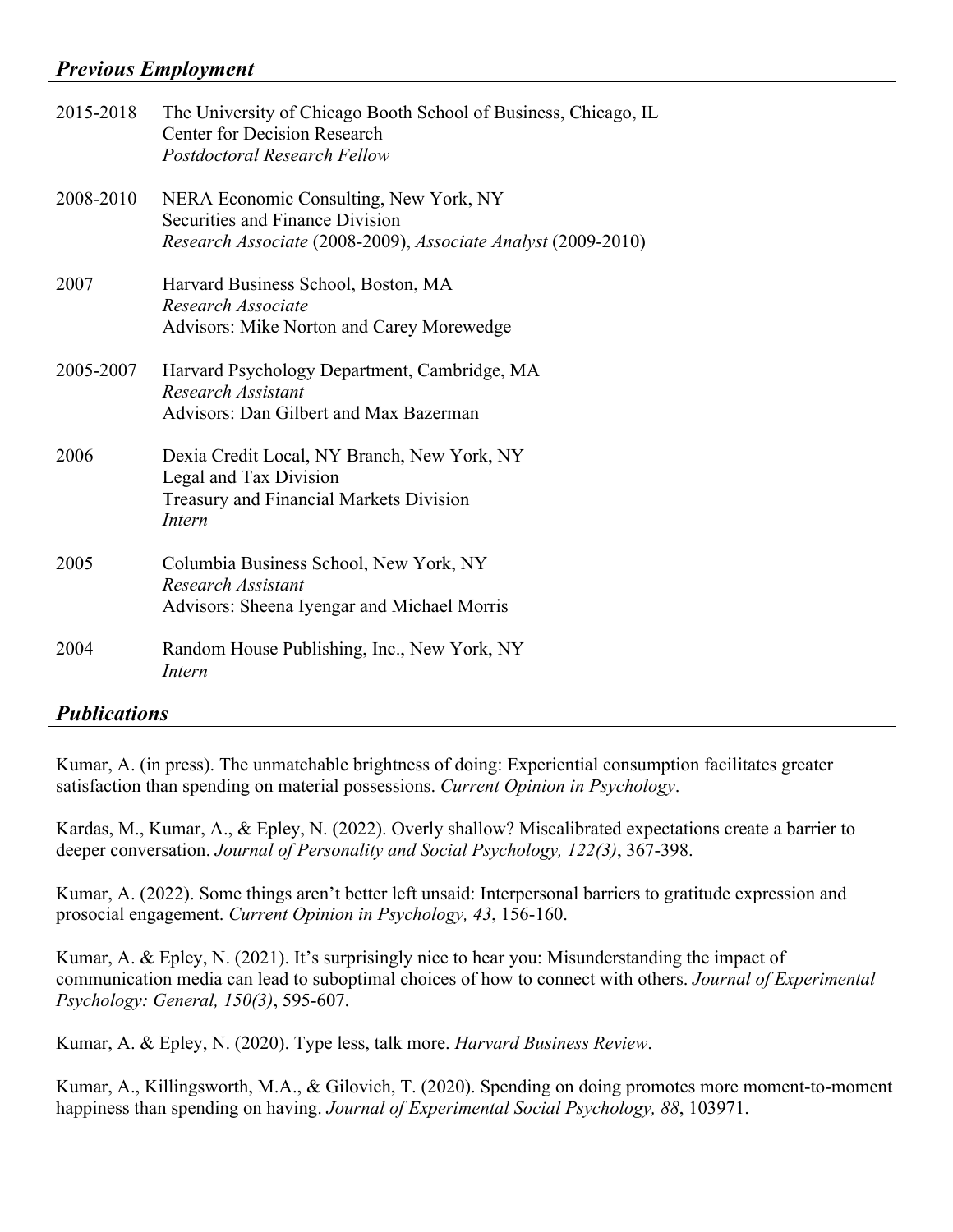Epley, N. & Kumar, A. (2019). How to design an ethical organization. *Harvard Business Review, May-June 2019*, 144-150.

Kumar, A. & Epley, N. (2018). Undervaluing gratitude: Expressers misunderstand the consequences of showing appreciation. *Psychological Science, 29(9)*, 1423-1435.

Walker, J. T., Kumar, A. & Gilovich, T. (2016). Cultivating gratitude and giving through experiential consumption. *Emotion, 16(8)*, 1126-1136.

Kumar, A. & Gilovich, T. (2016). To do or to have, now or later? The preferred consumption profiles of material and experiential purchases. *Journal of Consumer Psychology, 26(2)*, 169-178.

Kumar, A. & Gilovich, T. (2015). Some "thing" to talk about? Differential story utility from experiential and material purchases. *Personality and Social Psychology Bulletin, 41(10)*, 1320-1331.

Gilovich, T. & Kumar, A. (2015). We'll always have Paris: The hedonic payoff from experiential and material investments. In M. Zanna and J. Olson (Eds.), *Advances in Experimental Social Psychology, Vol. 51* (pp. 147- 187). New York: Elsevier.

Gilovich, T., Kumar, A. & Jampol, L. (2015). A wonderful life: Experiential consumption and the pursuit of happiness. *Journal of Consumer Psychology, 25(1)*, 152-165.

Gilovich, T., Kumar, A. & Jampol, L. (2015). The beach, the bikini, and the best buy: Replies to Dunn and Weidman, and to Schmitt, Brakus, and Zarantonello. *Journal of Consumer Psychology, 25(1)*, 179-184.

Kumar, A., Killingsworth, M. A. & Gilovich, T. (2014). Waiting for merlot: Anticipatory consumption of experiential and material purchases. *Psychological Science, 25(10)*, 1924-1931.

## *In Review*

Epley, N., Kumar, A., Dungan, J., & Echelbarger, M. (2022). *A Prosociality Paradox: Miscalibrated Social Cognition Can Inhibit Prosocial Action*. Manuscript submitted for publication.

Kardas, M., Kumar, A., & Epley, N. (2022). *Let it Go: How Exaggerating the Reputational Costs of Revealing Secrets Discourages Transparency in Relationships*. Manuscript submitted for publication.

Kumar, A. & Epley, N. (2022). *A Little Good Goes an Unexpectedly Long Way: Underestimating the Positive Impact of Kindness on Recipients*. Manuscript submitted for publication.

## *In Preparation*

Alberhasky, M. & Kumar, A. (2022). *A Venmo Effect on Relationships: Electronic Payment Makes Social Relations More Transactional and Experiences Less Enjoyable*. Manuscript in preparation.

Kumar, A., Mann, T. C. & Gilovich, T. (2022). *The Aptly Buried "I" in Experience: Experiential Purchases Foster Social Connection*. Manuscript in preparation.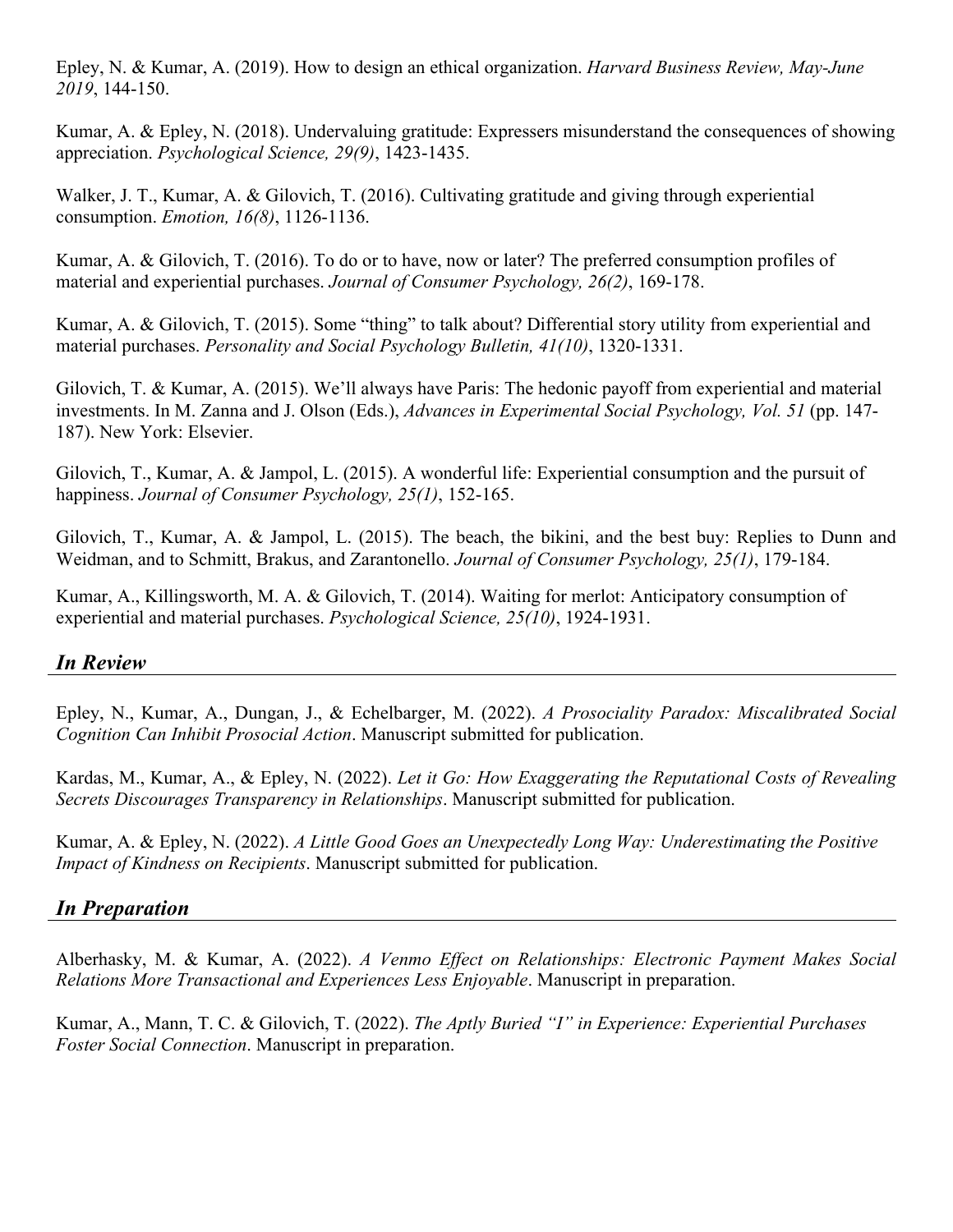Kumar, A. & Goor, D. (2020, October). *Consumer Misunderstandings*. Symposium presented virtually at the Association for Consumer Research Annual Meeting. (Speakers: Amit Kumar, Ovul Sezer, Ed O'Brien, Dafna Goor)

Kumar, A. & Gilovich, T. (2015, February). *Happy Money 2.0: New Insights into the Relationship between Money and Well-Being*. Symposium presented at the Society for Personality and Social Psychology Annual Meeting, Long Beach, CA. (Speakers: Amit Kumar, Jordi Quoidbach, Noah Goldstein, Mike Norton)

Kumar, A. & Gilovich, T. (2014, February). *Let's Get Connected: New and Untapped Routes to Social Connection*. Symposium presented at the Society for Personality and Social Psychology Annual Meeting, Austin, TX. (Speakers: Amit Kumar, Tanya Chartrand, Nick Epley, Lalin Anik)

Kumar, A. & Gilovich, T. (2013, January). *On Doing and Having: 10 Years of Answers to "The Question" of Experiential versus Material Consumption*. Symposium presented at the Society for Personality and Social Psychology Annual Meeting, New Orleans, LA. (Speakers: Amit Kumar, Travis Carter, Peter Caprariello, Ryan Howell)

## *Conference Oral Presentations*

Kumar, A., & Epley, N. (2022, March). *A Little Good Goes an Unexpectedly Long Way: Underestimating the Positive Impact of Kindness on Recipients*. Paper presented virtually at the Society for Consumer Psychology Annual Meeting.

Alberhasky, M. & Kumar, A. (2022, March). *A Venmo Effect on Relationships: Electronic Payment Makes Social Relations More Transactional and Experiences Less Enjoyable*. Paper presented virtually at the Society for Consumer Psychology Annual Meeting.

Kumar, A., & Epley, N. (2021, May). *A Little Good Goes an Unexpectedly Long Way: Underestimating the Positive Impact of Kindness on Recipients*. Paper presented virtually at the Association for Psychological Science Annual Convention.

Alberhasky, M. & Kumar, A. (2021, February). *A Venmo Effect on Relationships: Electronic Payment Makes Social Relations More Transactional and Experiences Less Enjoyable*. Paper presented virtually at the Happiness and Well-Being Pre-Conference at the Society for Personality and Social Psychology Annual Meeting.

Kumar, A., & Epley, N. (2020, November). *It's Surprisingly Nice to Hear You: Misunderstanding the Impact of Communication Media Can Lead to Suboptimal Choices of How to Connect with Others*. Paper presented virtually at the UT COVID-19 Conference.

Kumar, A., & Epley, N. (2020, October). *A Little Good Goes an Unexpectedly Long Way: Underestimating the Positive Impact of Kindness on Recipients*. Paper presented virtually at the Association for Consumer Research Annual Meeting.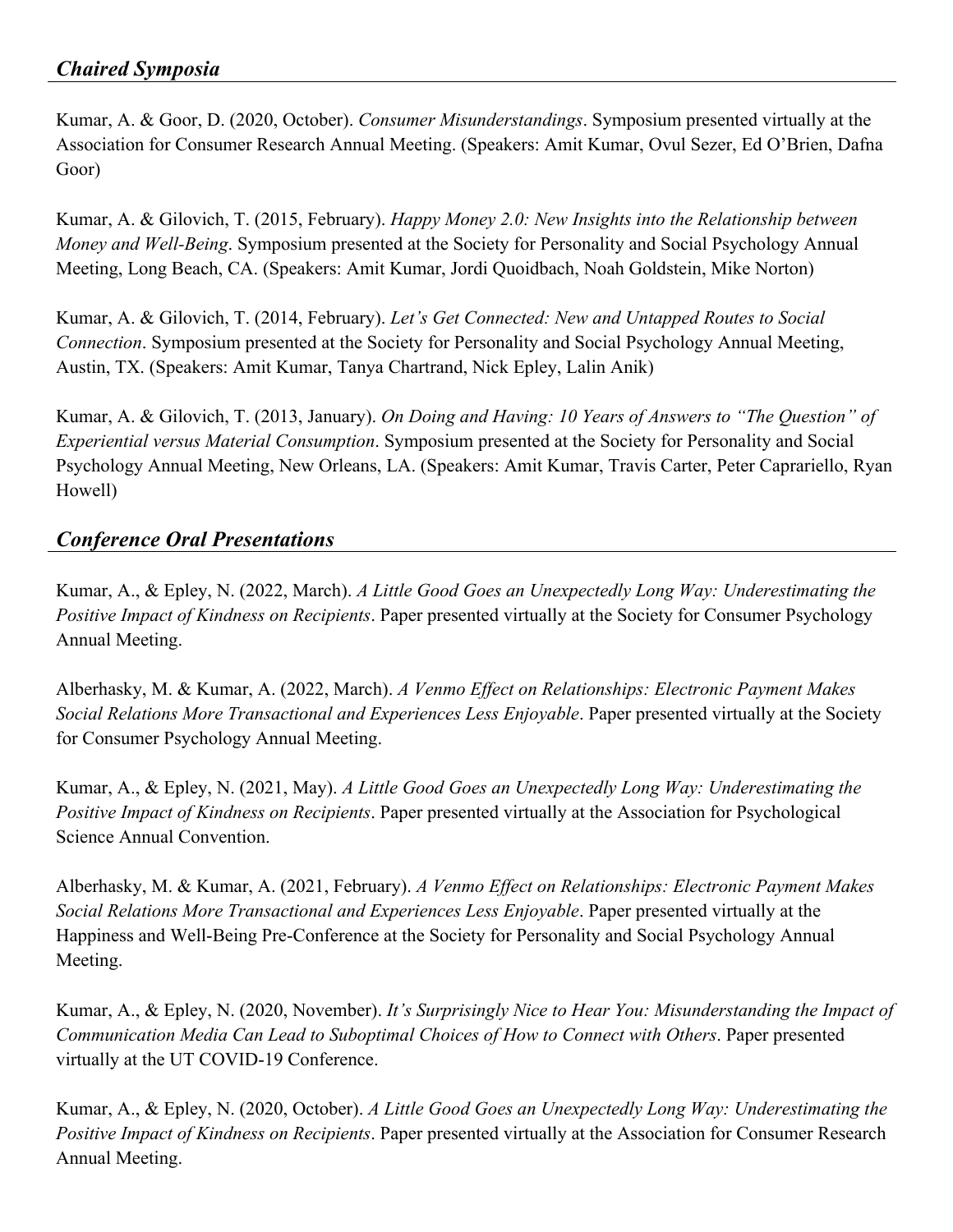Kumar, A. & Epley, N. (2020, August). *It's Surprisingly Nice to Hear You: Misunderstanding the Impact of Communication Media Can Lead to Suboptimal Choices of How to Connect with Others*. Paper presented virtually at The Love Consortium.

Kumar, A. & Epley, N. (2019, November). *It's Surprisingly Nice to Hear You: Miscalibrated Expectations of Connection and Awkwardness Affect How People Choose to Connect with Others*. Paper presented at the Society for Judgment and Decision-Making Annual Conference, Montreal, QC.

Kardas, M., Kumar, A., & Epley, N. (2019, April). *Digging Deeper: Meaningful Conversations are Surprisingly Pleasant*. Paper presented at the Midwestern Psychological Association Annual Meeting, Chicago, IL.

Kardas, M., Kumar, A., & Epley, N. (2019, February). *Digging Deeper: Meaningful Conversations are Surprisingly Pleasant*. Paper presented at the Society for Personality and Social Psychology Annual Meeting, Portland, OR.

Kumar, A. & Epley, N. (2018, November). *Undervaluing Gratitude: Expressers Misunderstand the Consequences of Showing Appreciation*. Paper presented at the Society for Judgment and Decision-Making Annual Conference, New Orleans, LA.

Kardas, M., Kumar, A., & Epley, N. (2018, November). *Digging Deeper: Meaningful Conversations are Surprisingly Pleasant*. Paper presented at the Society for Judgment and Decision-Making Annual Conference, New Orleans, LA.

Kumar, A. & Epley, N. (2018, October). *It's Surprisingly Nice to Hear You: Miscalibrated Expectations of Connection and Awkwardness Affect How Consumers Choose to Connect with Others*. Paper presented at the Association for Consumer Research Annual Meeting, Dallas, TX.

Kardas, M., Kumar, A., & Epley, N. (2018, August). *Exaggerating the Reputational Costs of Revealing Secrets*. Paper presented at the Academy of Management Annual Meeting, Chicago, IL.

Kardas, M., Kumar, A., & Epley, N. (2018, April). *Exaggerating the Reputational Costs of Revealing Secrets*. Paper presented at the Midwestern Psychological Association Annual Meeting, Chicago, IL.

Kumar, A. & Epley, N. (2018, March). *Under-Valuing Gratitude: Expressors Misunderstand the Consequences of Showing Appreciation*. Paper presented at the Society for Personality and Social Psychology Annual Meeting, Atlanta, GA.

Kumar, A., Walker, J. T., & Gilovich, T. (2017, February). *Cultivating Gratitude and Giving Through Experiential Consumption*. Paper presented at the Society for Consumer Psychology Annual Meeting, San Francisco, CA.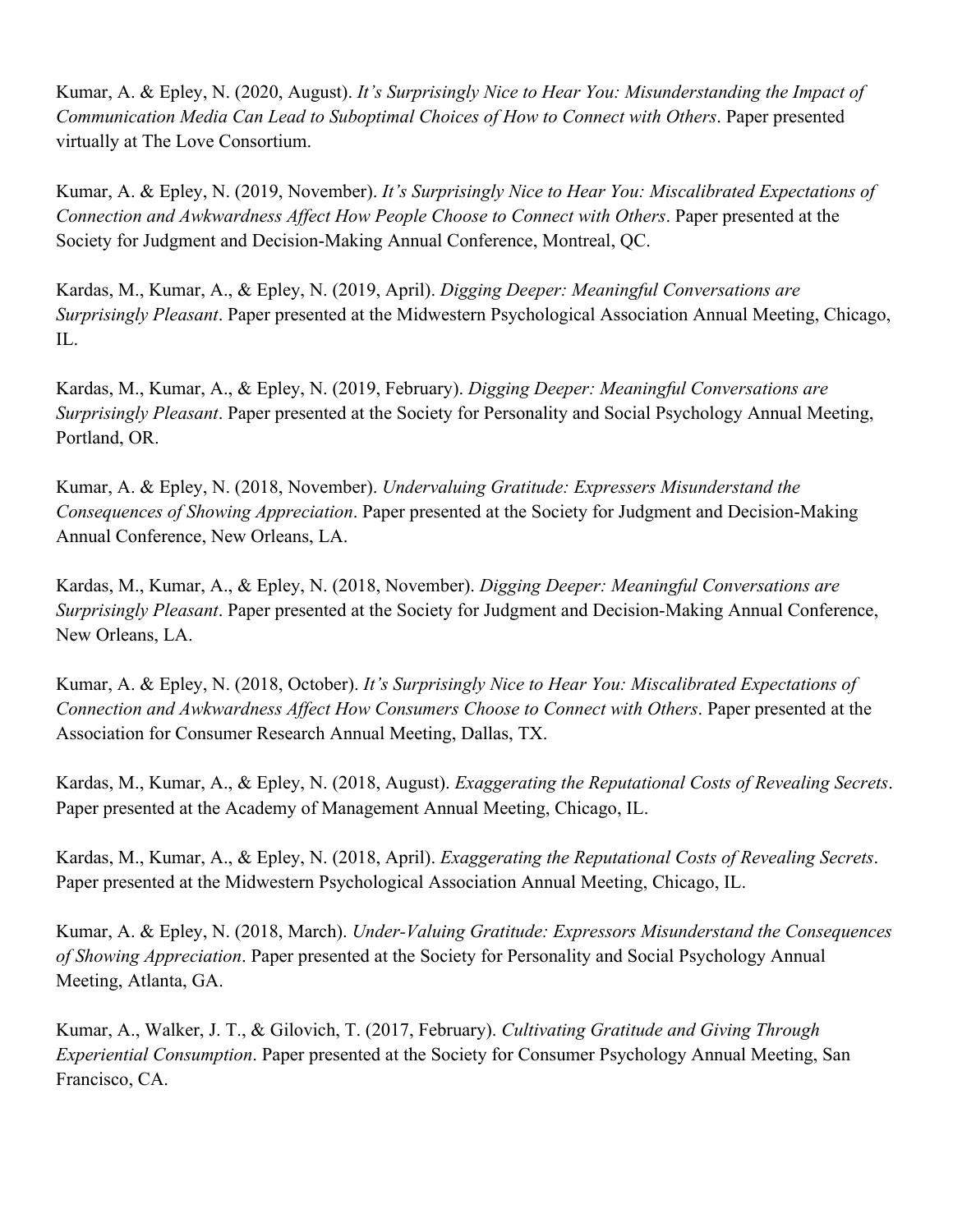Kumar, A., Walker, J. T., & Gilovich, T. (2017, January). *Cultivating Gratitude and Giving Through Experiential Consumption*. Paper presented at the Society for Personality and Social Psychology Annual Meeting, San Antonio, TX.

Kumar, A., Walker, J. T., & Gilovich, T. (2016, October). *Cultivating Gratitude and Giving Through Experiential Consumption*. Paper presented at the Association for Consumer Research Annual Meeting, Berlin, DE.

Kumar, A., Walker, J. T., & Gilovich, T. (2016, June). *Cultivating Gratitude and Giving Through Experiential Consumption*. Paper presented at the Behavioral Decision Research in Management Conference, Toronto, ON.

Kumar, A., Killingsworth, M. A., & Gilovich, T. (2016, January). *Spending on Doing, Not Having, Promotes Moment-to-Moment Happiness*. Paper presented at the Society for Personality and Social Psychology Annual Meeting, San Diego, CA.

Kumar, A. & Gilovich, T. (2015, October). *To Do or To Have, Now or Later? The Preferred Consumption Profiles of Material and Experiential Purchases*. Paper presented at the Association for Consumer Research Annual Meeting, New Orleans, LA.

Kumar, A., Killingsworth, M. A. & Gilovich, T. (2015, February). *Waiting for Merlot: Anticipatory Consumption of Experiential and Material Purchases*. Paper presented at the Society for Personality and Social Psychology Annual Meeting, Long Beach, CA.

Kumar, A., Killingsworth, M. A. & Gilovich, T. (2014, November). *Waiting for Merlot: Anticipatory Consumption of Experiential and Material Purchases*. Paper presented at the Society for Judgment and Decision-Making Annual Conference, Long Beach, CA.

Kumar, A., Mann, T. C. & Gilovich, T. (2014, October). *Questioning the "I" in Experience: Experiential Purchases Foster Social Connection*. Paper presented at the Association for Consumer Research Annual Meeting, Baltimore, MD.

Kumar, A., Killingsworth, M. A. & Gilovich, T. (2014, July). *Waiting for Merlot: Anticipatory Consumption of Experiential and Material Purchases*. Paper presented at the Judgment and Decision-Making Pre-Conference at the European Association of Social Psychology General Meeting, Amsterdam, NL.

Kumar, A., Mann, T. C. & Gilovich, T. (2014, March). *Questioning the "I" in Experience: Experiential Purchases Foster Social Connection*. Paper presented at the Society for Consumer Psychology Annual Meeting, Miami, FL.

Kumar, A., Mann, T. C. & Gilovich, T. (2014, February). *Questioning the "I" in Experience: Experiential Purchases Foster Social Connection*. Paper presented at the Society for Personality and Social Psychology Annual Meeting, Austin, TX.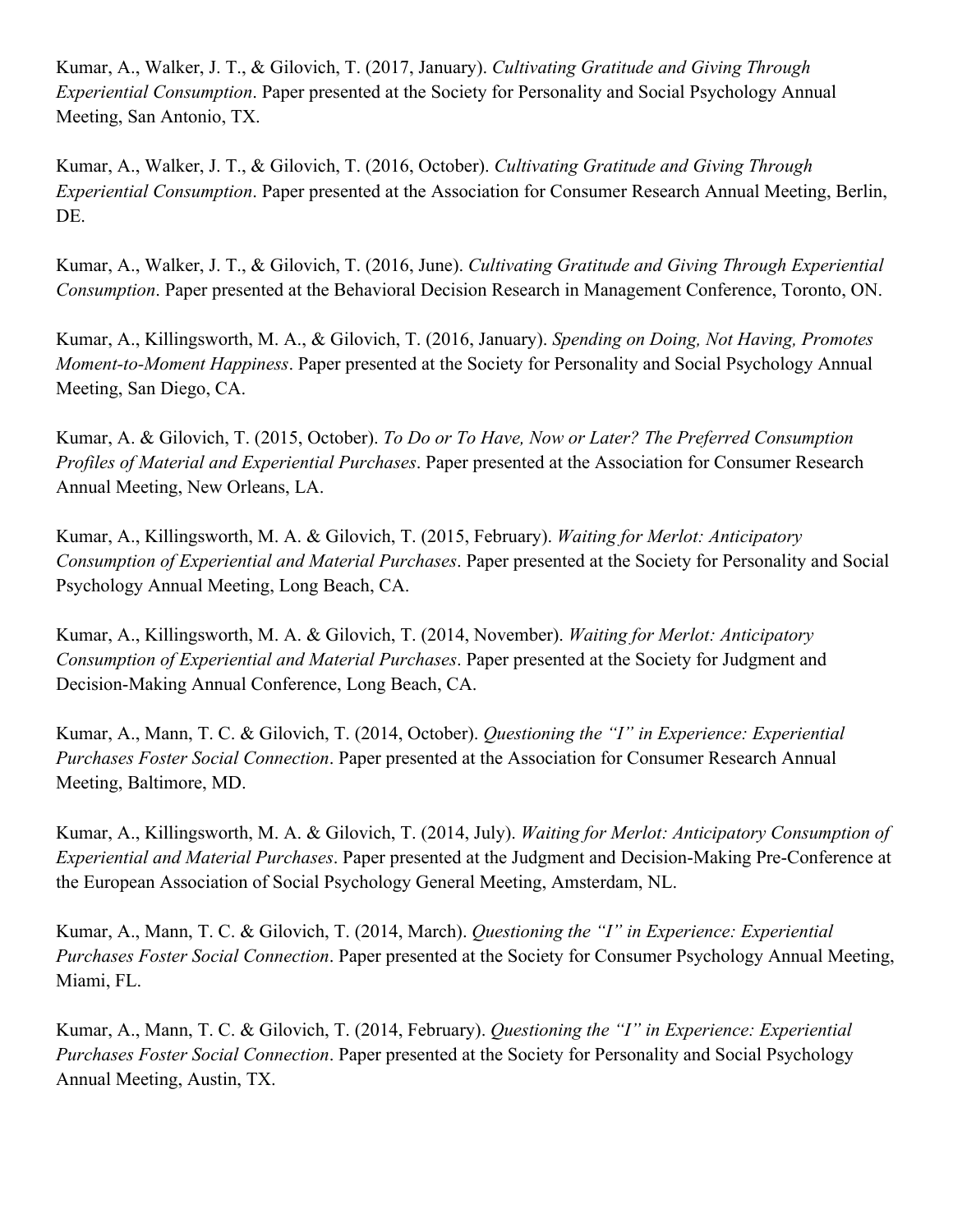Kumar, A. & Gilovich, T. (2014, February). *Do Losses Really "Loom Larger" than Gains? Loss Aversion Isn't Just in the Mind; It's in the Eyes, Too.* Paper presented at the Judgment and Decision-Making Pre-Conference at the Society for Personality and Social Psychology Annual Meeting, Austin, TX.

Kumar, A., Mann, T. C. & Gilovich, T. (2013, November). *Questioning the "I" in Experience: Experiential Purchases Foster Social Connection*. Paper presented at the Society for Judgment and Decision-Making Annual Conference, Toronto, ON.

Kumar, A. & Gilovich, T. (2013, October). *Talking About What You Did and What You Have: The Differential Story Utility of Experiential and Material Purchases*. Paper presented at the Association for Consumer Research Annual Conference, Chicago, IL.

Kumar, A. & Gilovich, T. (2013, January). *We'll Always Have Paris: Differential Story Utility from Experiential and Material Purchases*. Paper presented at the Society for Personality and Social Psychology Annual Meeting, New Orleans, LA.

Kumar, A. & Gilovich, T. (2012, June). *We'll Always Have Paris: Story Utility for Experiential (But Not Material) Purchases*. Paper presented at the Behavioral Decision Research in Management Conference, Boulder, CO.

## *Conference Poster Presentations*

Alberhasky, M. & Kumar, A. (2021, February). *A Venmo Effect on Relationships: Electronic Payment Makes Social Relations More Transactional and Experiences Less Enjoyable*. Poster presented virtually at the Society for Personality and Social Psychology Annual Meeting.

Alberhasky, M. & Kumar, A. (2020, December). *A Venmo Effect on Relationships: Electronic Payment Makes Social Relations More Transactional and Experiences Less Enjoyable*. Poster presented virtually at the Society for Judgment and Decision-Making Annual Conference.

Alberhasky, M. & Kumar, A. (2020, May). *A Venmo Effect on Relationships: Electronic Payment Makes Social Relations More Transactional and Experiences Less Enjoyable*. Poster presented virtually at the Association for Psychological Science Annual Convention.

Alberhasky, M. & Kumar, A. (2020, March). *A Venmo Effect on Relationships: Electronic Payment Makes Social Relations More Transactional and Experiences Less Enjoyable*. Poster presented at the Society for Consumer Psychology Annual Meeting, Huntington Beach, CA.

Kardas, M., Kumar, A., & Epley, N. (2018, November). *Digging Deeper: Meaningful Conversations are Surprisingly Pleasant*. Poster presented at the Society for Judgment and Decision-Making Annual Conference, New Orleans, LA.

Kardas, M., Kumar, A., & Epley, N. (2018, March). *Exaggerating the Reputational Costs of Revealing Secrets*. Poster presented at the Society for Personality and Social Psychology Annual Meeting, Atlanta, GA.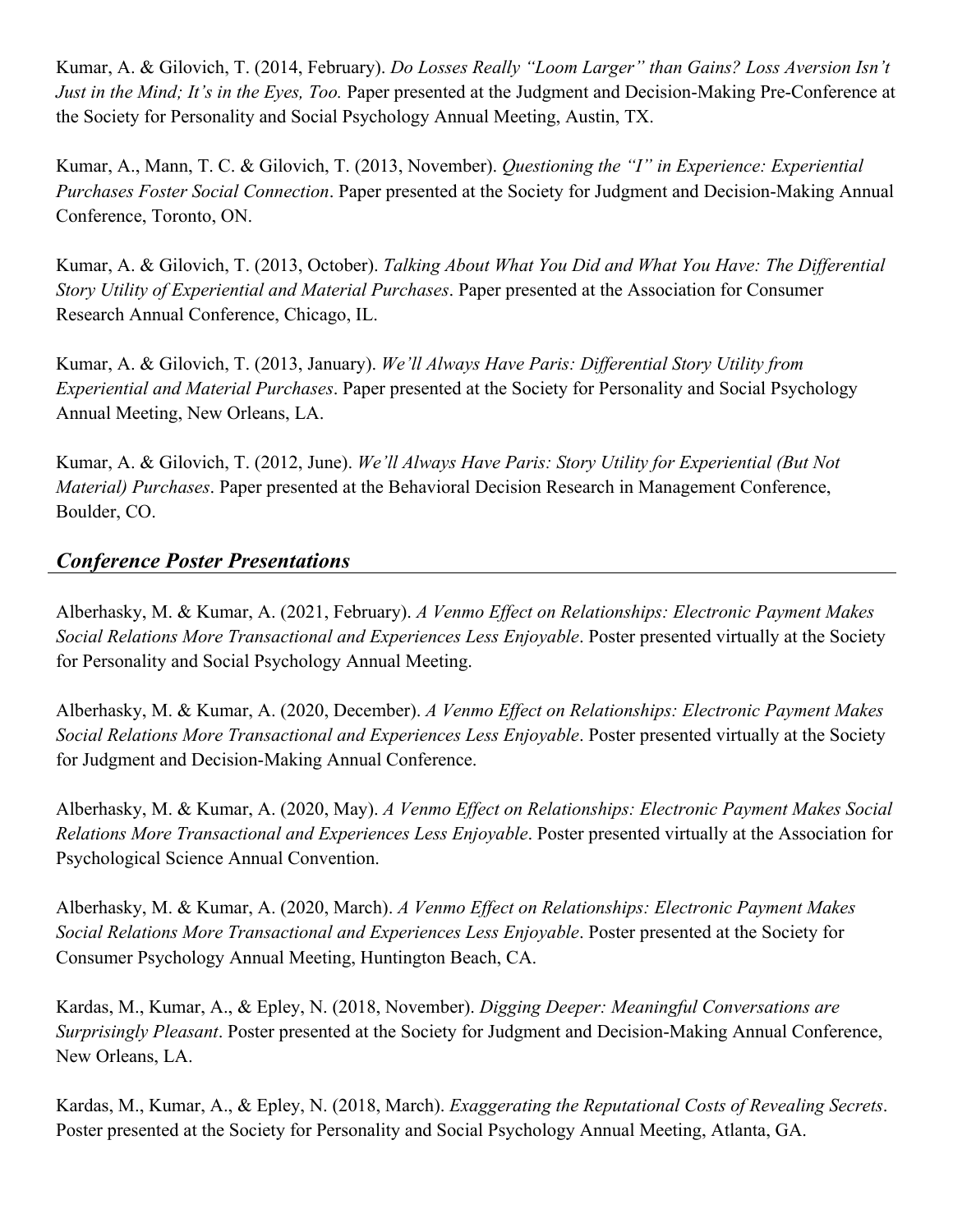Kardas, M., Kumar, A., & Epley, N. (2017, November). *Exaggerating the Reputational Costs of Revealing Secrets*. Poster presented at the Society for Judgment and Decision-Making Annual Conference, Vancouver, BC.

Walker, J. T., Kumar, A. & Gilovich, T. (2016, January). *Fostering Gratitude and Giving through Experiential Consumption*. Poster presented at the Society for Personality and Social Psychology Annual Meeting, San Diego, CA.

Walker, J. T., Kumar, A. & Gilovich, T. (2015, November). *Fostering Gratitude and Giving through Experiential Consumption*. Poster presented at the Society for Judgment and Decision-Making Annual Conference, Chicago, IL.

Kumar, A., Killingsworth, M. A. & Gilovich, T. (2014, July). *Waiting for Merlot: Anticipatory Consumption of Experiential and Material Purchases*. Poster presented at the European Association of Social Psychology General Meeting, Amsterdam, NL.

Kumar, A. & Gilovich, T. (2014, February). *Do Losses Really "Loom Larger" than Gains? Loss Aversion Isn't Just in the Mind; It's in the Eyes, Too.* Poster presented at the Judgment and Decision-Making Pre-Conference at the Society for Personality and Social Psychology Annual Meeting, Austin, TX.

Kumar, A., Mann, T. C. & Gilovich, T. (2013, October). *Experiential Purchases Foster Social Connectedness*. Poster presented at the Association for Consumer Research Annual Conference, Chicago, IL.

Kumar, A. & Gilovich, T. (2013, January). *To Do or to Have, Now or Then: Anticipatory Effects for Material and Experiential Purchases*. Poster presented at the Judgment and Decision-Making Pre-Conference at the Society for Personality and Social Psychology Annual Meeting, New Orleans, LA.

Kumar, A. & Gilovich, T. (2012, November). *Do Losses Really "Loom Larger" than Gains? Loss Aversion isn't Just in the Mind; It's in the Eyes, Too*. Poster presented at the Society for Judgment and Decision-Making Annual Conference, Minneapolis, MN.

Kumar, A. & Gilovich, T. (2012, January). *We'll Always Have Paris: Talking about Experiences and Possessions*. Poster presented at the Society for Personality and Social Psychology Annual Meeting, San Antonio, TX.

| Texas A&M University, Mays Business School                                  |
|-----------------------------------------------------------------------------|
| University of Texas at Austin Center for Global Business, Board of Advisors |
| Texas McCombs Alumni Network                                                |
| Osher Lifelong Learning Institute                                           |
| University of Pennsylvania, The Wharton School                              |
| University of Texas at Austin, Women in Psychology                          |
| Partners in Business Ethics Symposium                                       |
| University of Houston, Bauer College of Business                            |
| University of Texas at Austin, Department of Psychology                     |
|                                                                             |

## *Invited Talks*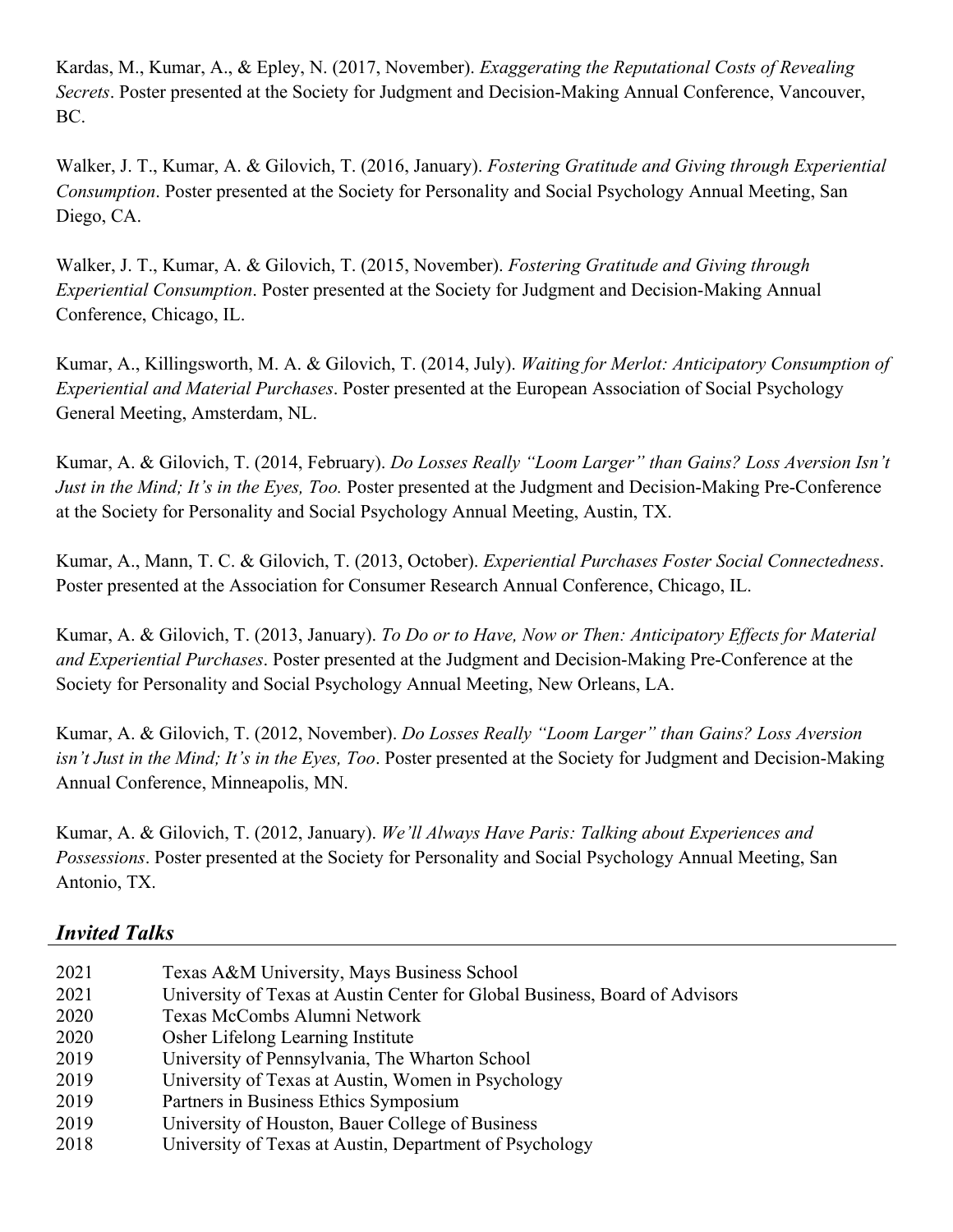| 2018 | University of Chicago, Booth School of Business           |
|------|-----------------------------------------------------------|
| 2018 | London Business School                                    |
| 2017 | Indiana University, Kelley School of Business             |
| 2017 | University of Texas at Austin, McCombs School of Business |
| 2016 | University of Chicago, Booth School of Business           |
| 2015 | Harvard University, Department of Psychology              |
| 2015 | University of Chicago, Booth School of Business           |
| 2014 | Yale University, Human Cooperation Laboratory             |
| 2014 | Virginia Tech, Pamplin College of Business                |
| 2014 | Duke University, Fuqua School of Business                 |
| 2014 | University of Utah, David Eccles School of Business       |
| 2014 | Cornell University, Department of Psychology              |
| 2013 | Cornell University, Graduate School of Arts and Sciences  |
| 2012 | Cornell University, Department of Psychology              |
|      |                                                           |

2011 Cornell University, Department of Psychology

## *Teaching Experience*

| 2021 | The Science of Good Business (undergraduate course), Professor                             |
|------|--------------------------------------------------------------------------------------------|
|      | Overall Instructor Rating: 4.9 / 5                                                         |
|      | Overall Course Rating: 4.9 / 5                                                             |
|      | <b>Sample Open-Ended Comments:</b>                                                         |
|      | "This is the best class that I have taken at McCombs so far."                              |
|      | "Professor Kumar and his course are truly amazing. I believe the Science of Good           |
|      | Business should be part of the business core required of McCombs students. Of the          |
|      | many courses I took with the 'Ethics' flag, this was the most deserving, and arguably      |
|      | the only deserving course. Professor Kumar cares about what he teaches, and he and         |
|      | his course encouraged me to think in different ways, apply what I have learned to my       |
|      | life, and work to make the places around me better. I have enjoyed this course more        |
|      | than any in my four years, and learned more than any as well. The material is              |
|      | presented in a clear way, and Professor Kumar uses great examples and data to back         |
|      | up the information he presents."                                                           |
| 2021 | The Science of Good Business (MBA course), Professor                                       |
|      | Overall Instructor Rating: 3.3 / 5                                                         |
|      | Overall Course Rating: 3.2 / 5                                                             |
|      | Sample Open-Ended Comments:                                                                |
|      | "This might end up being my favorite course in the MBA. I didn't exactly know what         |
|      | to expect with this course but I felt like there are more actionable takeaways that might  |
|      | lead to a happy life and or career. Amit is a great teacher that really cares about his    |
|      | students, it was a shame that this happened during Covid because I'm pretty sure it        |
|      | would benefit from in person. Really incredible guest speakers and really inspiring        |
|      | course. This should be mandatory for MBAs because I really think it can improve            |
|      | people's daily lives in a measurable way."                                                 |
|      | "Amit is a really great professor and extremely dedicated. He is understanding and         |
|      | extremely approachable. I actually ended up learning way more than I thought in this       |
|      | class because it covers in depth the ethical conflicts in the financial crisis, Enron, and |
|      | in companies today."                                                                       |
| 2020 | The Science of Good Business (MBA course), Professor                                       |
|      | Overall Instructor Rating: 4.1 / 5                                                         |
|      | Overall Course Rating: 4.3 / 5                                                             |
|      | <b>Sample Open-Ended Comments:</b>                                                         |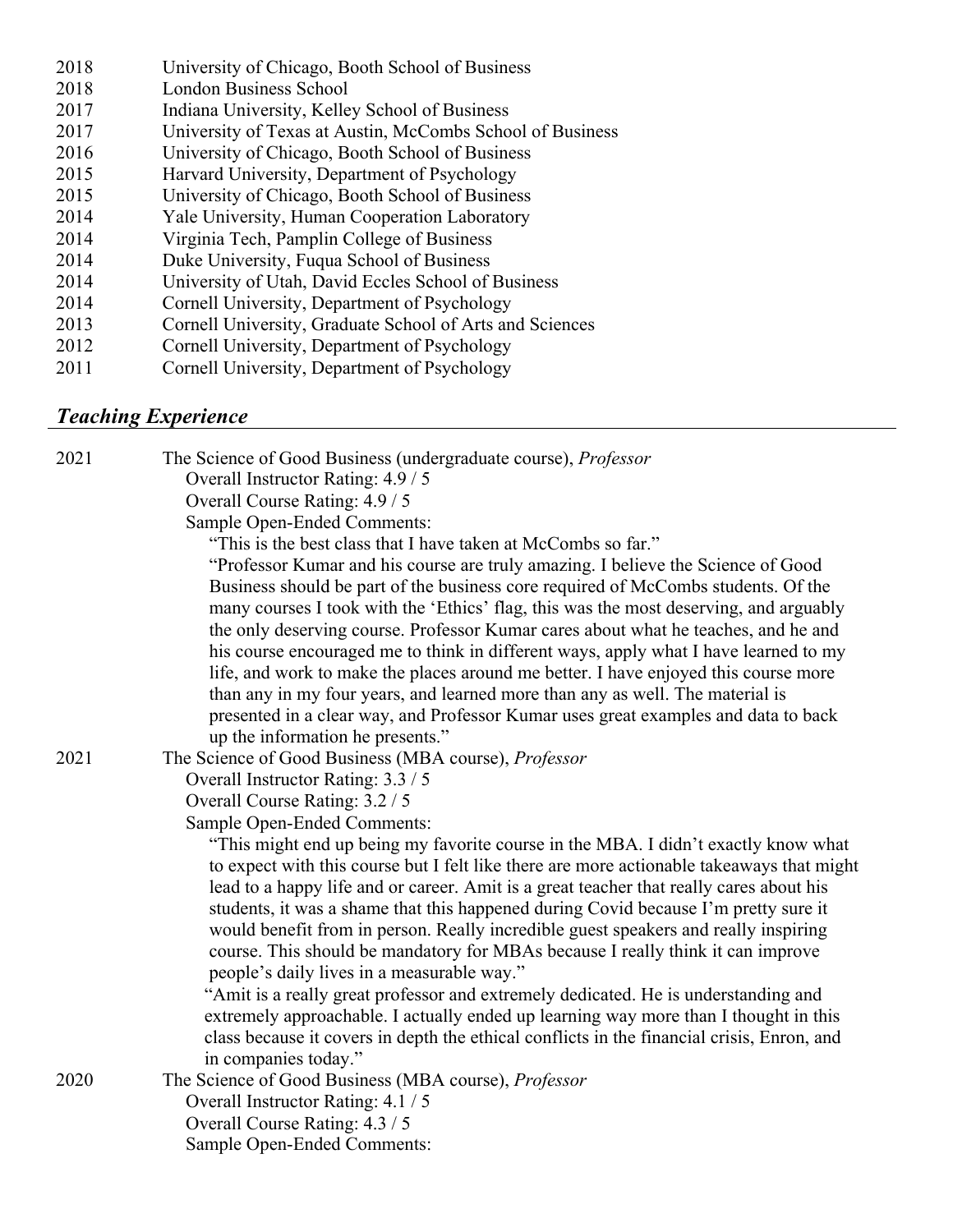"Great course! Professor Kumar clearly put a lot of thought into all of his lectures and the structure of the course. The content of the course was interesting and relevant. He provided us with practical applications of all of the concepts. I thought all of the readings were really interesting. I'm also glad we had weekly contributions to motivate us to actually do the readings. I admire Professor Kumar's passion for the subject and his dedication to making us better people. I will definitely be incorporating our learnings into my daily life after business school."

 "This class opened my eyes to things I thought I knew but only later realized I did not actually understand. Professor Kumar has an incredible way of engaging his students to think more deeply on the inside and then use that in more intentional action in our real lives."

The Science of Good Business (undergraduate course), *Professor*

Overall Instructor Rating: 4.4 / 5

Overall Course Rating: 4.2 / 5

Sample Open-Ended Comments:

 "I loved this class. Being a graduating senior, it was bittersweet in the way that it ended, but the things I learned here I will carry with me for the rest of my life. Not enough classes in McCombs cover this type of material and I was very pleasantly surprised with the content and format of the course. Overall it was great, and I would recommend the course."

 "I really enjoyed taking this class. When I first registered for the course, I wasn't quite sure what it was about and just signed up to fulfill elective requirements. However, upon taking the course it was one of my favorites that I have taken at UT! It was quite different yet refreshing from my other business classes. The lectures were interesting and research based, yet equally as applicable for the real business environment. Appreciated how it took a closer look at people's behavior."

Buyer Behavior (PhD course), *Professor*

Overall Instructor Rating: 4.8 / 5

Overall Course Rating: 5.0 / 5

Sample Open-Ended Comments:

 "Amit is incredible. It is very apparent that he meticulously designed the course, and puts a lot of time and energy into developing his students. Each assignment pushed us to dive deeper into the literature, which fostered a rich and interactive discussion environment in class. He provided timely and detailed feedback on our weekly reflection topics, which is invaluable as we develop our ideas and identities as researchers. He compiled an incredible roster of guest speakers to discuss papers with us, which is an opportunity that almost no PhD students get. Amit developed us not only in theories of consumer behavior, but also in methods, and I feel much better prepared to conduct and present my own research after taking this course. I am grateful to scientists like Amit for exploring important topics, remaining committed to the truth, and generously sharing his expertise and passion with the next generation of academics. I highly recommend Amit and this course to others."

 "I appreciated how organized the class was, and I thought the selection of papers was generally really good. I appreciate Dr. Kumar's efforts to facilitate a conversation while also bringing up points he wanted us to consider. Zoom, of course, could make these conversations feel a little more forced than they would have been in person, but I think for an online environment class went really well!"

The Science of Good Business (MBA course), *Professor*

Overall Instructor Rating: 4.8 / 5

Overall Course Rating: 4.8 / 5

Sample Open-Ended Comments:

"Great class. Nice and very helpful professor. Interesting and insightful readings."

2020

2020

2019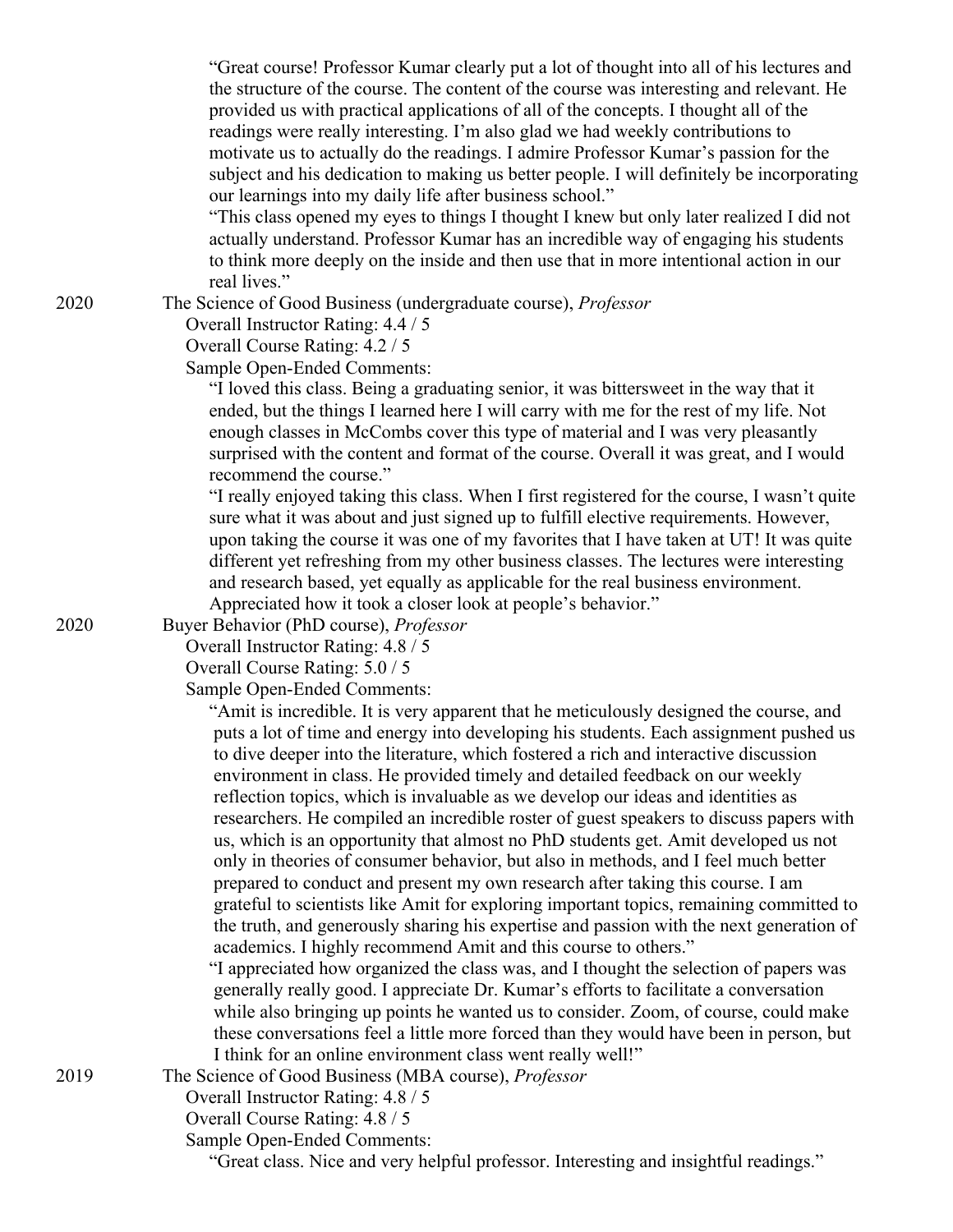|      | "This class is one of the best I've ever taken."                                       |
|------|----------------------------------------------------------------------------------------|
| 2019 | The Science of Good Business (undergraduate course), Professor                         |
|      | Overall Instructor Rating: 4.7 / 5                                                     |
|      | Overall Course Rating: 5.0 / 5                                                         |
|      | Sample Open-Ended Comments:                                                            |
|      | "Wonderful course! I really learned a lot and Dr. Kumar was very effective at          |
|      | communicating. The content of the course, I believe, is something all students         |
|      | (especially those in business) should learn."                                          |
|      | "This course was amazing! Truly enjoyed learning about ethics and design concepts.     |
|      | The topics on happiness are also very applicable to daily life. Great course and       |
|      | professor."                                                                            |
| 2019 | The Science of Good Business (undergraduate course), Professor                         |
|      | Overall Instructor Rating: 4.2 / 5                                                     |
|      | Overall Course Rating: 4.1 / 5                                                         |
|      | Sample Open-Ended Comments:                                                            |
|      | "This has been my favorite class at UT thus far! Professor Kumar was always cheerful   |
|      | and easy to talk to. The material was different from any other MKT class I took, and I |
|      | retained so much of what we learned. Truly an inspirational professor!"                |
|      | "Professor Kumar was always excited to teach and it showed. I enjoyed this class and   |
|      | material was relevant to the everyday."                                                |
| 2018 | Social Psychology, Guest Lecturer                                                      |
| 2017 | Designing a Good Life, Teaching Assistant (Professor: Nicholas Epley)                  |
| 2016 | Designing a Good Life, Teaching Assistant (Professor: Nicholas Epley)                  |
| 2014 | Writing in the Majors: Introductory Social Psychology, <i>Instructor</i>               |
| 2014 | Introduction to Social Psychology, Teaching Assistant (Professor: Thomas Gilovich)     |
| 2013 | The Science of Happiness, Instructor                                                   |
| 2013 | Introduction to Psychology, Teaching Assistant (Professor: David Pizarro)              |
| 2011 | The Individual in the Social World, Discussion Seminar Instructor                      |
| 2011 | The Individual in the Social World, Teaching Assistant (Professor: Thomas Gilovich)    |
| 2011 | Introduction to Social Psychology, Guest Lecturer                                      |
| 2011 | Introduction to Social Psychology, Teaching Assistant (Professor: Thomas Gilovich)     |
| 2010 | Statistics and Research Design, Teaching Assistant (Professor: Thomas Cleland)         |

## *Theses Supervised*

Emily Powell, Undergraduate Honors Thesis (Initial Placement: NYU Stern Marketing PhD Program) Samantha Kassirer, Master's Thesis (Initial Placement: Northwestern Kellogg Management PhD Program)

## *Professional Affiliations*

American Marketing Association (AMA) American Psychological Association (APA) Association for Consumer Research (ACR) Association for Psychological Science (APS) European Association of Social Psychology (EASP) Phi Beta Kappa Psi Chi Society for Consumer Psychology (SCP) Society for Judgment and Decision-Making (SJDM) Society for Personality and Social Psychology (SPSP) Society of Experimental Social Psychology (SESP)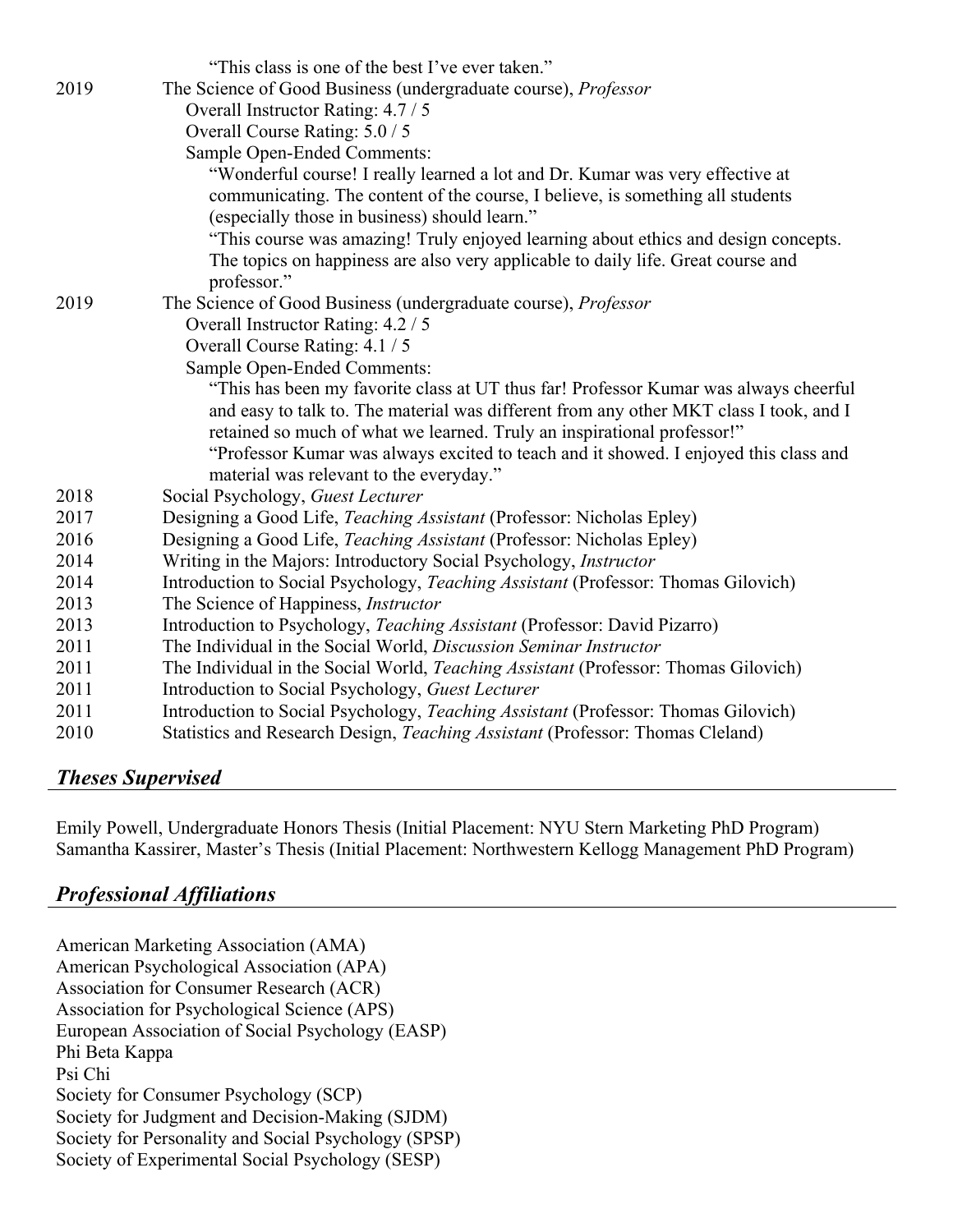Ad hoc Reviewer *Baltic Journal of Management British Journal of Social Psychology Collabra: Psychology Current Psychology Design Science Ethics & Behavior Emotion European Journal of Marketing European Journal of Social Psychology International Journal of Research in Marketing International Review of Administrative Sciences Journal of Behavioral Decision Making Journal of Business Research Journal of Consumer Behaviour Journal of Consumer Culture Journal of Consumer Psychology Journal of Consumer Research Journal of Experimental Psychology: Applied Journal of Experimental Social Psychology Journal of Happiness Studies Journal of Marketing Journal of Marketing Research Journal of Personality and Social Psychology Journal of Positive Psychology Journal of Public Policy and Marketing Journal of Retailing Journal of Retailing and Consumer Services Management Science Marketing Letters Nature Scientific Reports Organizational Behavior and Human Decision Processes Personal Relationships Personality and Social Psychology Bulletin Perspectives on Psychological Science PLOS ONE Psychological Science Psychology & Marketing Psychonomic Bulletin & Review Social and Personality Psychology Compass Social Psychological and Personality Science Social Science Research The Spanish Journal of Psychology Technology, Mind, and Behavior Trends in Cognitive Sciences*

Organizer, University of Texas at Austin Behavioral Science Colloquium Executive Committee, University of Texas at Austin Marketing Department Doctoral Advisory Committee, University of Texas at Austin Marketing Department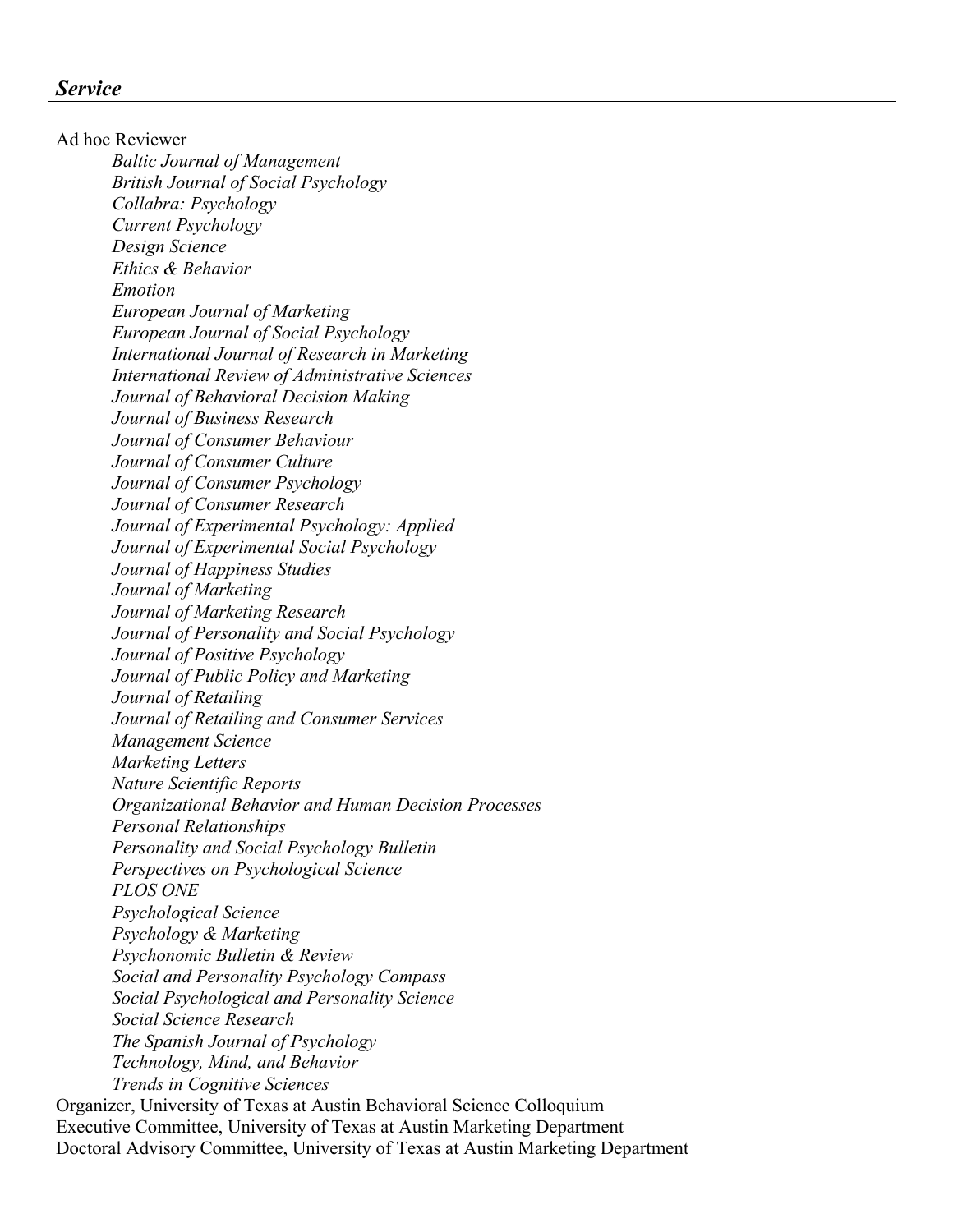Graduate Studies Committee, University of Texas at Austin Marketing Department Faculty Recruiting Committee, University of Texas at Austin Marketing Department Dean's Faculty Advisory Committee, University of Texas at Austin, McCombs School of Business Chair, Third Year Doctoral Paper Committee, University of Texas at Austin Marketing Department Doctoral Student Comprehensive Exam Committee, University of Texas at Austin Marketing Department First Year Doctoral Paper Committee, University of Texas at Austin Marketing Department Seminar Series Coordinator, University of Texas at Austin Marketing Department Marketing Department Representative, Underrepresented Minority Outreach, McCombs School of Business Faculty Mentor, Harvard Behavioral Insights Group Doctoral Workshop Faculty Mentor, Society for Personality and Social Psychology Student Committee Reviewer, Marketing Science Institute Alden G. Clayton Doctoral Dissertation Proposal Competition Reviewer, Association for Consumer Research conference submissions Reviewer, Israel Science Foundation national grant applications Reviewer, Society for Consumer Psychology conference submissions Reviewer, Society for Judgment and Decision-Making conference submissions Postdoctoral Coordinator, University of Chicago Booth School of Business Behavioral Science Workshop Graduate Liaison, Cornell University Psychology Department Faculty Search Committee Coordinator, Cornell University Psychology Department Graduate Student Recruitment Graduate Mentor and Honors Thesis Advisor, Cornell University Psychology Department Graduate Student Affiliate, Cornell Institute for Social Sciences Committee on Undergraduate Instruction, Harvard University Psychology Department Peer Academic Advisor, Harvard University Psychology Department

## *Media Coverage*

AARP; ABC News; ABP Live (India); Adnkronos (Italy); A Better Life with Dr. Sanjay Gupta; Advisory Board; Aftonbladet (Sweden); Air Canada enRoute; A Las Siete (Argentina); Alaska Dispatch News; Albany Times Union; Albuquerque Journal; All Things Considered; Alton Telegraph; AOL; APA Monitor; A Plus; APS Observer; Ani News (India); Arab News; The Arbiter; Arizona Daily Independent; Arizona Daily Star; Arizona Family; Arkansas Democrat Gazette; Arkansas Online; The Asian Age; Asia First; AsiaOne; AskMen; Associated Press; The Atlantic; Atlantic Re:think; August Man; Austin Indian; The Australian; Australian Financial Review; Austin Business Journal; The Baltimore Sun; BBC; Beaumont Enterprise; The Bellingham Herald; Best Life; Best New Ideas in Money Podcast; Better Homes and Gardens; Big Brains Podcast; Big News Network; Big Think; Biobio Chile; The Blacklight; Bloomberg; Blueboard; The Boar; Booktrib; Bollywood Country; The Borneo Post; Boston.com; Boston Herald; Bottom Line Inc; Bottom Line Personal; Bozeman Daily Chronicle; BPS Research Digest; Brain Blogger; Bright Surf; Brinkwire; Brisbane Times; Bristol Herald Courier; The Buffalo News; Business 2 Community; Business Insider; Business Radio KDOW; Business Standard; Business World; Bustle; Buzzfeed; The Californian; CanIndia News; Canvas8; Capital Public Radio News; Care2; CBC; CBS News; Cedar City News; Cedar Mill News; Channel News Asia; Character & Context; Charleston Post Courier; Charlotte Business Journal; The Cheat Sheet; Chegg Life; Chicago Booth Review; Chicago Business Journal; Chicago Daily Herald; The Chicago Maroon; Chicago Tonight; Chicago Tribune; Chilango (Mexico); China News Service; The Citizen; Clarin; Cleveland.com; Clozette; Cowboy State Daily; CNBC; CNN; Coastal Living Magazine; The Columbian; Communities Digital News; Consumer Affairs; Consumer Reports; The Conversation; Cornell Alumni Magazine; Cornell Chronicle; Cornell Daily Sun; Counsel & Heal; Crain's Chicago Business; Creators Syndicate; Crossroads Today; CT Post; CTV News; Curiosity; Customer Think; D'Marge; The Daily Briefing; Daily Express (UK); Daily Hunt; Daily Magazine; Daily Mail; Daily Maverick (South Africa); The Daily Nebraskan; The Daily News; The Daily Texan; Daiji World (India); Danbury News Times; The Darien Times; Dawn; Dayton Daily News; Deakin University News; Debugger; Demotivateur (France); Dentistry IQ; De Standaard (Belgium); Deccan Chronicle (India); Delaware Online; Delayed Gratification; Deseret News; The Detroit News; Dev Discourse; Diabetes.co.uk; Diário Da Saúde (Brazil); Diario De Cuyo (Argentina); Digital Industry Wire; Digital Journal;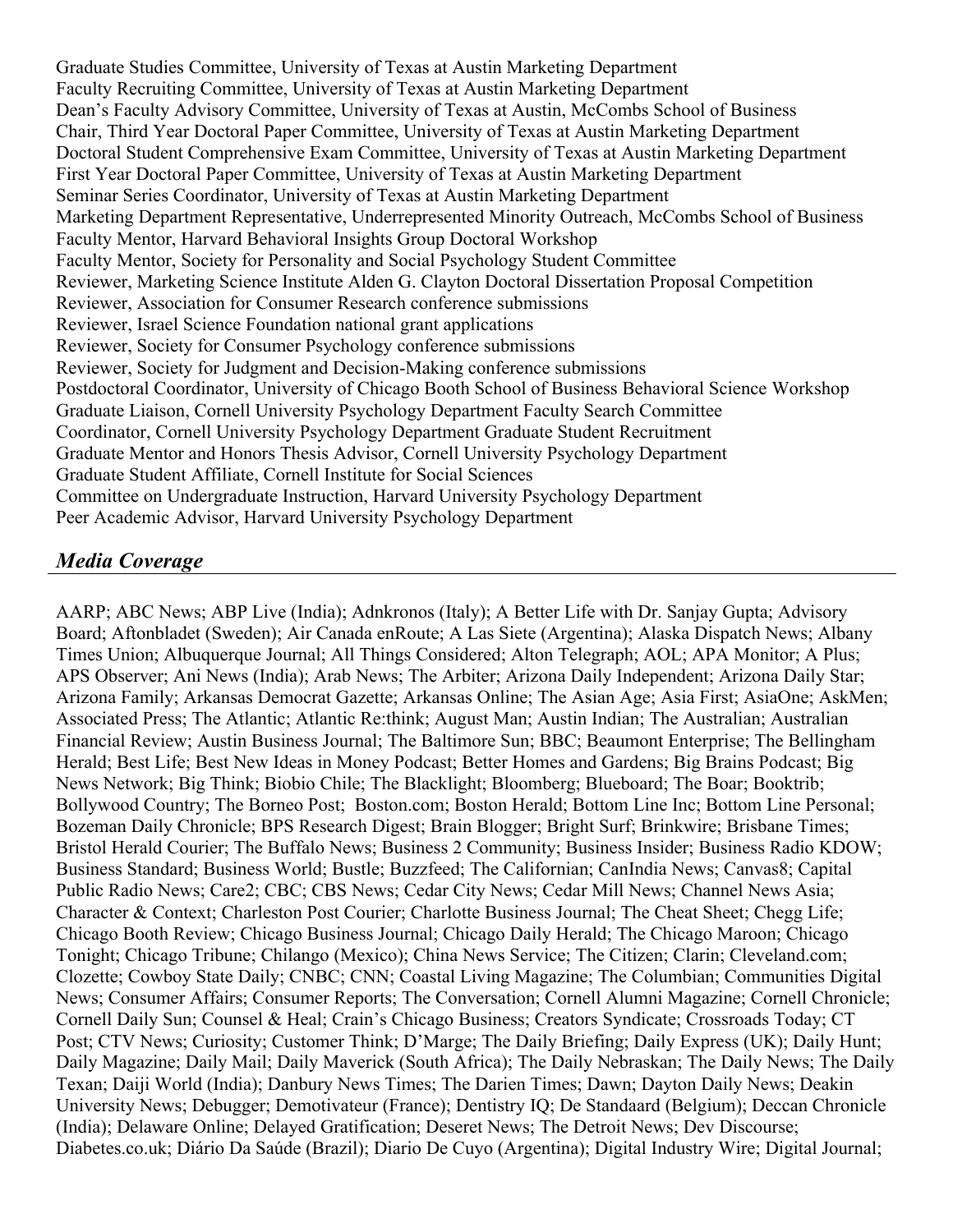Discover Magazine; The Doctor Will See You Now; Doctors Lounge; Dove Med; Dubai Chronicle; The Durango Herald; Earth.com; East Bay Express; Eater; The Economic Times; Edge Media Network; El Confidencial (Spain); Elemental; El Pais; El Paso Herald-Post; Elite Daily; Ellwood City Ledger; El Meridiano de Córdoba (Colombia); El Mundo; El Semanario; El Tiempo; El Universal; Entrepreneur; Epoca Negocios (Brazil); The Epoch Times; Erie News Now; The Escalon Times; Essential Baby; ETC Blog; Eurasia Review; Examiner; The Exception; Express Belgium; Fairfield Citizen; Fashion Beauty Guide; Fashion Portal; Fast Company; The Financial Express; Find Your Joy; Finger Lakes Times; The Fiscal Times; FM104 (Ireland); Focus Technica; Forbes; Foreign Affairs; Forge; Forskning (Norway); Fox 7 Austin; Fox Business; Fox Cleveland; Fox LA; Fox News; Franchise-Info; Free Malaysia Today; The Free Press Journal; Fresh News Magazine; The Full Helping; Futurity; Galesburg Register-Mail; Global Advisors; Global Banking & Finance Review; Global News; The Globe and Mail; GOBankingRates; Good Day Austin; The Good Men Project; Good News Network; Government Executive; GPB; Greater Good; Grok Nation; The Guardian; Gym Health Fitness; The Hamilton Spectator; The Hans India; The Happiness Lab with Dr. Laurie Santos; Hareetz; Haute Living; Harvard Business Review; Harvard Men's Health Watch; Házi Patika (Hungary); Health24; Health Canal; HealthCentral; HealthDay; Health Magazine; Health Medici Net; Health News Report; The Health Site; Healthcare Professionals Network; Hearts Newspapers; Herald (India); Herald (Ireland); Herald Times Online; The Hindu; Hindustan Times; HospitalityNet; Houston Chronicle; How Stuff Works; HPPR; The HR Digest; Huffington Post; Huron Daily Tribune; Idaho News; Idaho Press; Idaho Statesman; Inc.; The Independent (UK); India 4 U; India CSR; India Education Diary; India Live Today; India New England News; India Today; India Times; India TV News; The Indian Express; Indo-Asian News Service; Indulgexpress; The Informant; Infosurhoy; Inner Self; Insider; Intelligent Investor; International Business Times; The Irish News; Ironman; Islander News; Ithaca Journal; Ithaca Voice; Inverse; Jacksonville Journal-Courier; The Jakarta Post; Japan Today; JD Supra; The Johns Hopkins News-Letter; The Juggle; Kankakee Daily Journal; Kansas City Business Journal; The Kansas City Star; KAVU Victoria; KCTV; Kentucky Indian; KGAB Cheyenne; KIII TV South Texas; Killeen Daily Herald; Kindred Touch; Kiplinger's Personal Finance; KMA Land; KMIZ; Kopitiam Bot; KFI FM 640; KPCW; KQFX; KTBC TV; KTVZ; KVUE 24; KXAN; Ladders; L'Obs (France); La Nacion (Argentina); La Repubblica (Italy); Latest LY; Leak Herald; Lee Enterprises; Lexington Herald Leader; LifeHacker; Lincoln Journal Star; Live Mint; Live Trading News; London Business School Review; Los Angeles Loyolan; Los Angeles Times; Los Tiempos (Bolivia); Lowell Sun; Mandatory; Marcus; Marie Claire; Market Business News; MarketWatch; MarkLives; Martha Stewart; Mashable; Mas Por Mas (Mexico); Massage Magazine; Maxim; McCombs Magazine; McCombs Minute; Medical Daily; Medical News Bulletin; Medical Xpress; Med India; Medium; The Medium; Medpage Today; Memphis Business Journal; Men's Health; Merca 2.0 (Mexico); Metro (UK)Mic; The Middle East North Africa Financial Network; Midland Reporter-Telegram; Millennium Post; Millionaire Corner; Milwaukee Business Journal; mindbodygreen; Mindfulness for Women; Minneapolis Star Tribune; Minn Post; Minnesota Public Radio News; Mirage News Australia; The Modesto Bee; Money; Moneyish; Moneyweb; Monmouth Daily Review Atlas; Montgomery Advertiser; Morganton News Herald; Morning Edition; Morning in America; Motherly; Mother Nature Network; MSN; MY9 NJ; My San Antonio; Naples Daily News; Naples Herald; The National (United Arab Emirates); National Geographic; National Geographic Traveler; The National Interest; NBC Austin; NBC News; The Negros Chronicle; Neuroscience News; New Canaan Advertiser; New Haven Register; New Kerala; New Scientist; New York Daily News; New York Magazine; New York Post; The New York Times; New Zealand Herald; News & Observer; News.com.au; News 18; The News and Views; Newsblur; Newsbreak; NewsCaf; NewsGram; News Heads; The News Hub; News Medical; Newsnation Now; Newsroom America; Newsweek; Newswise; Newsy; Next Avenue; Nextgov; Northwest Arkansas Democrat-Gazette; The Northwest Indiana Times; NPR; Numerons; Nutrition News; Oeste France; OneZero; Oprah Daily; Orissa Post; Otago Daily Times; Outside Magazine; Pacific Standard; Pathfinder (Greece); PBS; Pen World; Periodista Digital; Personal Growth; Perth Now; The Philadelphia Inquirer; Philippine Daily Inquirer; Philippine Star; PhocusWire; Phys.org; Pip Magazine; Plainview Daily Herald; Pledge Times; Poblanerias (Mexico); Politico; Pollstar; PopSugar; Popular Science; Port Charlotte Sun; Positively Dad; PR Week; Pravda (Slovakia); Prevention; Prokerala; Psych Central; Psychology Today; PsyPost; Qrius; Quartz; Quartz at Work; Radio New Zealand; Radio Rebelde (Cuba); Raleigh News and Observer; Rapid City Journal; RCI Ventures; RCN (Colombia National Radio); Reader's Digest; Reading Eagle; RealClear Markets; Real Simple; The Red and